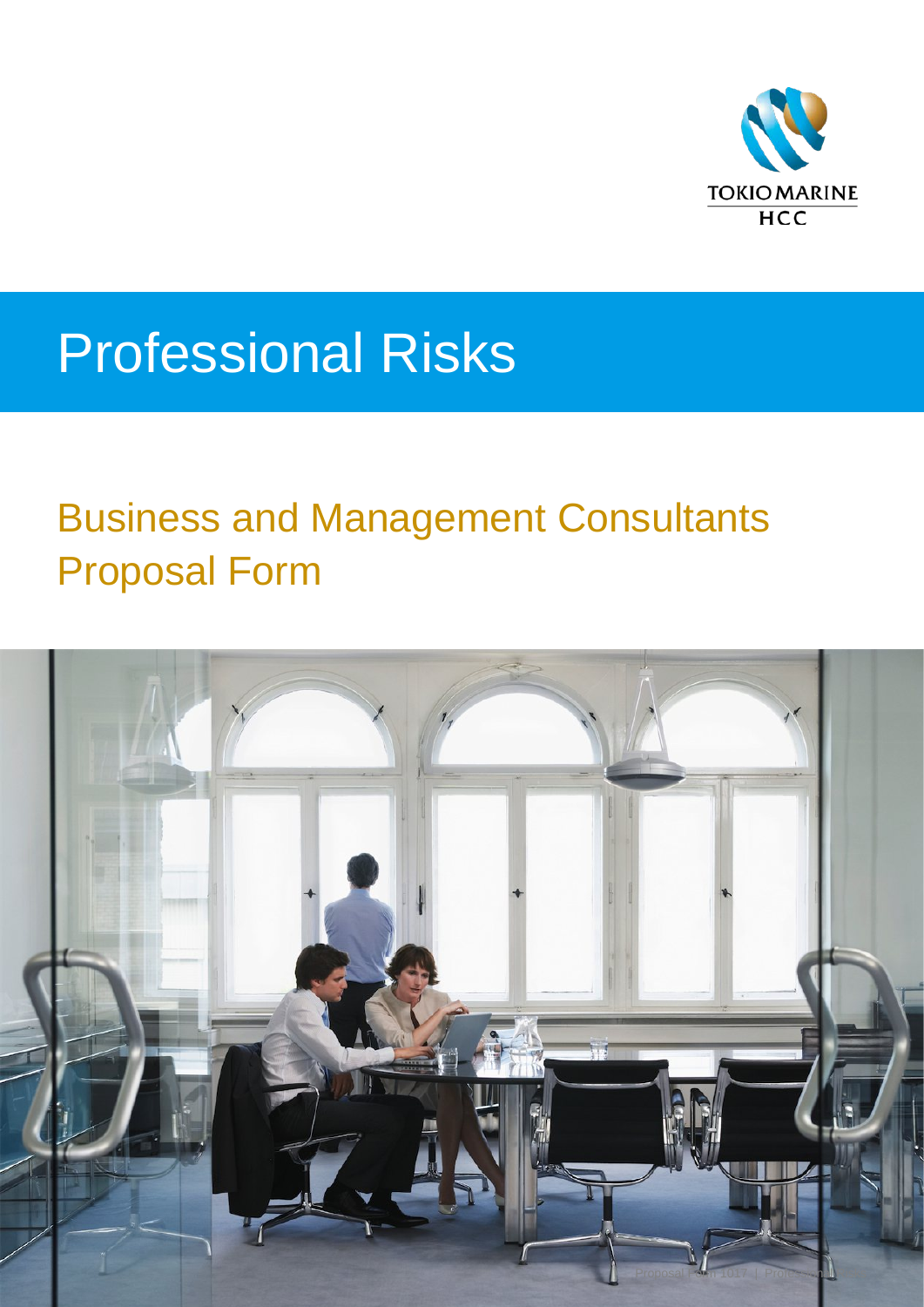### Important Notice

This proposal must be completed and signed by a principal, partner, director of the proposer/s. The person completing and signing the form should be authorised by the proposer to do so and should make all reasonable enquiries to enable all the questions to be answered.

All questions must be answered to enable a quotation to be given.

Completing and signing this proposal does not bind the proposers or insurers to enter a contract of insurance.

If there is insufficient space to answer questions, please use an additional sheet and attach it to this form (please indicate section number).

## General information

#### $\mathbf{1}$ **Please provide the following details (including all trading names and subsidiaries):**

| Name | Date of establishment |
|------|-----------------------|
|      |                       |
|      |                       |
|      |                       |

Website address:

#### $2.$ **Address/es including postcode/s, for all subsidiaries:**

#### $\mathbf{3}$ **Please supply details of all principals, directors, partners:**

| Name | Qualifications | How long with<br>the company |
|------|----------------|------------------------------|
|      |                |                              |
|      |                |                              |
|      |                |                              |

#### 4. **Please state total numbers of:**

| Principals, directors, partners | Qualified staff | Administration | Others |
|---------------------------------|-----------------|----------------|--------|
|                                 |                 |                |        |

#### 5. **Please state the name of any professional body or trade association of which you are a member:**

| Professional body |  |
|-------------------|--|
|                   |  |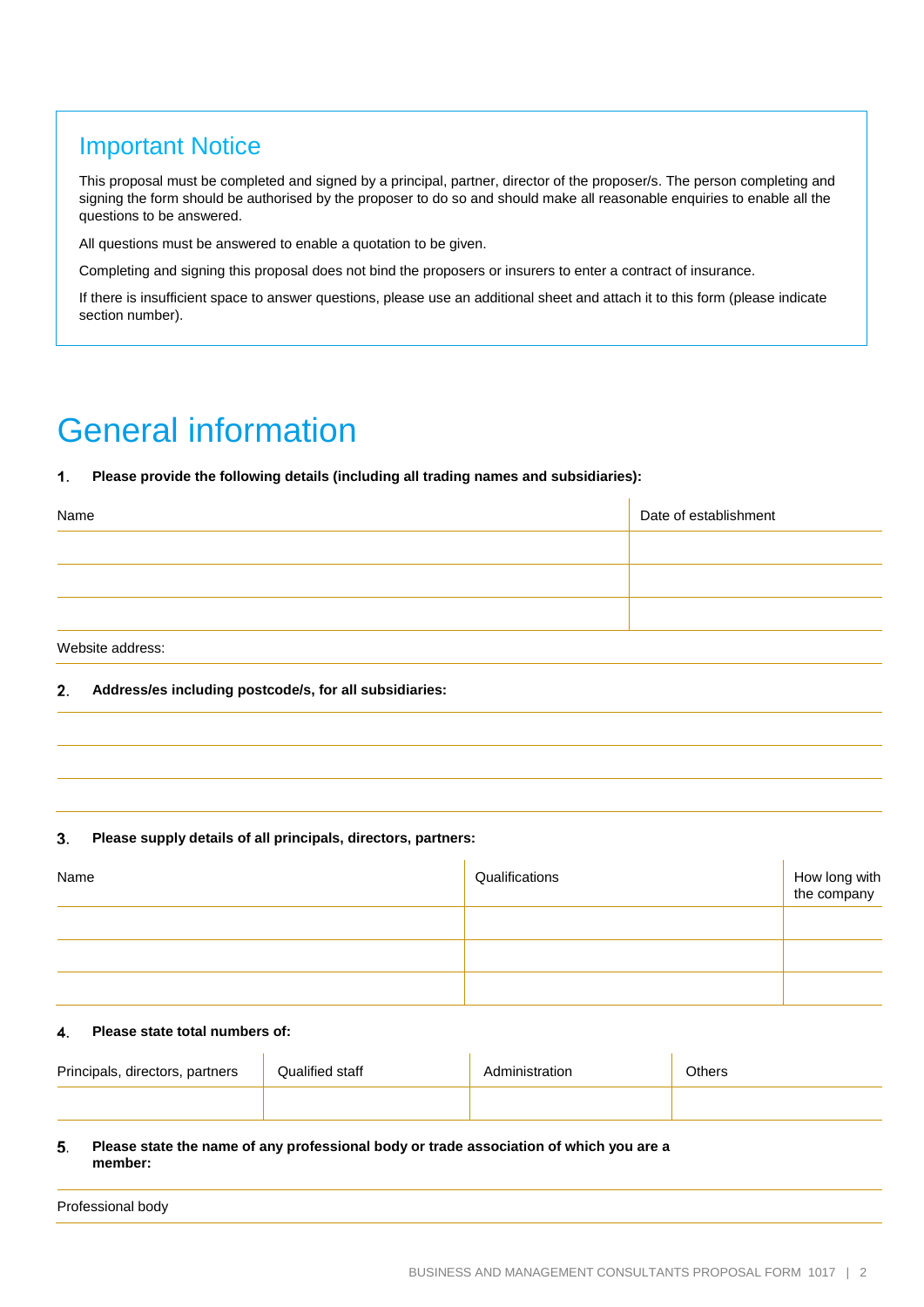|          | Trade association                                                                                                                                                                                                                                                                                 |                   |               |                |                                |                              |
|----------|---------------------------------------------------------------------------------------------------------------------------------------------------------------------------------------------------------------------------------------------------------------------------------------------------|-------------------|---------------|----------------|--------------------------------|------------------------------|
| 6.       | Do you currently have a professional indemnity policy in place?                                                                                                                                                                                                                                   |                   |               |                | $\Box$ Yes                     | $\square$ No                 |
|          | If YES, please provide:                                                                                                                                                                                                                                                                           |                   |               |                |                                |                              |
|          | Name of current insurers                                                                                                                                                                                                                                                                          |                   |               |                |                                |                              |
|          | Name of your broker                                                                                                                                                                                                                                                                               |                   |               |                |                                |                              |
|          | Renewal date                                                                                                                                                                                                                                                                                      |                   |               |                |                                |                              |
|          | Limit of indemnity                                                                                                                                                                                                                                                                                |                   |               |                |                                |                              |
|          | Premium                                                                                                                                                                                                                                                                                           |                   |               |                |                                |                              |
|          | Excess                                                                                                                                                                                                                                                                                            |                   |               |                |                                |                              |
|          | Retroactive date                                                                                                                                                                                                                                                                                  |                   |               |                |                                |                              |
| 7.       | Do you or any of your principals, directors, partners have any association with or<br>financial interest in any other practice, company or organisation?<br>If YES, please provide details of the nature of the association, together with the name of the<br>business and activities undertaken: |                   |               |                | $\Box$ Yes                     | $\square$ No                 |
| 8.<br>a. | Do you use consultants / sub-contractors?<br>If YES:<br>What percentage of your fee income was paid to them in the last financial year?                                                                                                                                                           |                   |               |                | $\Box$ Yes                     | $\square$ No<br>%            |
| b.       | What was the nature of the work undertaken?                                                                                                                                                                                                                                                       |                   |               |                |                                |                              |
| c.<br>d. | Do you require cover for them under this policy?<br>Do you require them to carry professional indemnity insurance to a similar limit?<br>If NO to 8d, please provide details as to why not:                                                                                                       |                   |               |                | $\square$ Yes<br>$\square$ Yes | $\square$ No<br>$\square$ No |
| 9.<br>а. | Please complete the following:<br>Financial year end date:                                                                                                                                                                                                                                        | $\sqrt{2}$<br>/20 |               |                |                                |                              |
|          |                                                                                                                                                                                                                                                                                                   |                   |               |                |                                |                              |
|          |                                                                                                                                                                                                                                                                                                   | <b>Previous</b>   | Last complete | <b>Current</b> | <b>Estimate</b>                |                              |
| b.       | Total fee income:                                                                                                                                                                                                                                                                                 | £                 | £             | £              | £                              |                              |

c. Estimated percentage split of your fee income for:

| Work carried out for UK clients                                                | % | $\%$ | % | % |
|--------------------------------------------------------------------------------|---|------|---|---|
| Work carried out for US / Canadian clients not<br>subject to US / Canadian law | % | $\%$ | % | % |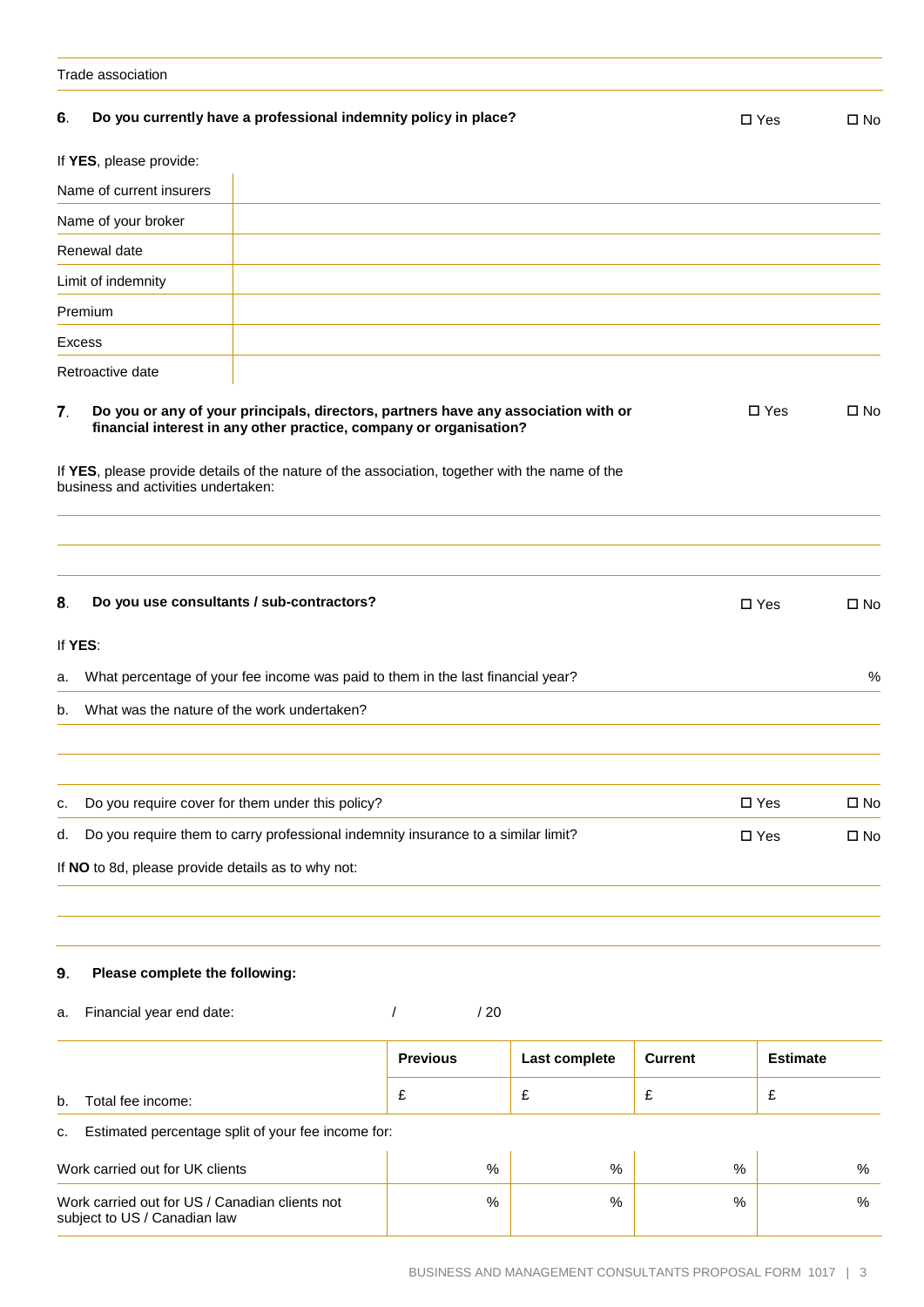| Work carried out for US / Canadian clients subject<br>to US / Canadian law                | $\%$ | %                  | % | % |  |  |
|-------------------------------------------------------------------------------------------|------|--------------------|---|---|--|--|
| Work carried out for clients anywhere else in the<br>world - please give details of where | $\%$ | %                  | % | % |  |  |
| Do you enter into contracts that are not subject to UK / EU law?<br>d.                    |      | $\Box$ Yes<br>□ No |   |   |  |  |
| If YES, please provide details of which countries and jurisdiction:                       |      |                    |   |   |  |  |
|                                                                                           |      |                    |   |   |  |  |

### Business activities

#### **For the last complete financial year:**

| Please complete your spilt of gross fees:<br>а. |      |
|-------------------------------------------------|------|
| Strategic management consultants                | %    |
| Organisational management consultants           | $\%$ |
| Manufacturing systems consultancy               | %    |
| Marketing consultancy                           | %    |
| Human resources consultancy                     | %    |
| IT / telecoms consultancy                       | %    |
| Environmental management consultancy            | %    |
| Training consultancy                            | %    |
| Quality assurance consultancy                   | %    |
| Outsourcing consultancy                         | $\%$ |
| Procurement consultancy                         | $\%$ |
| Interim / locum management consultants          | %    |
| Financial management consultancy                | %    |
| Project management consultancy                  | %    |
| Other work - please give details:               |      |
|                                                 | %    |
|                                                 | %    |
|                                                 | %    |
|                                                 |      |

**TOTAL 100%**

b. Were you involved in any consultancy or services in relation to any of the following areas:

| Accountancy / tax?            | $\Box$ Yes    | □ No         |
|-------------------------------|---------------|--------------|
| Legal?                        | $\square$ Yes | $\square$ No |
| Financial / insurance?        | $\square$ Yes | $\square$ No |
| Medical / healthcare?         | $\Box$ Yes    | $\square$ No |
| Construction / environmental? | $\square$ Yes | □ No         |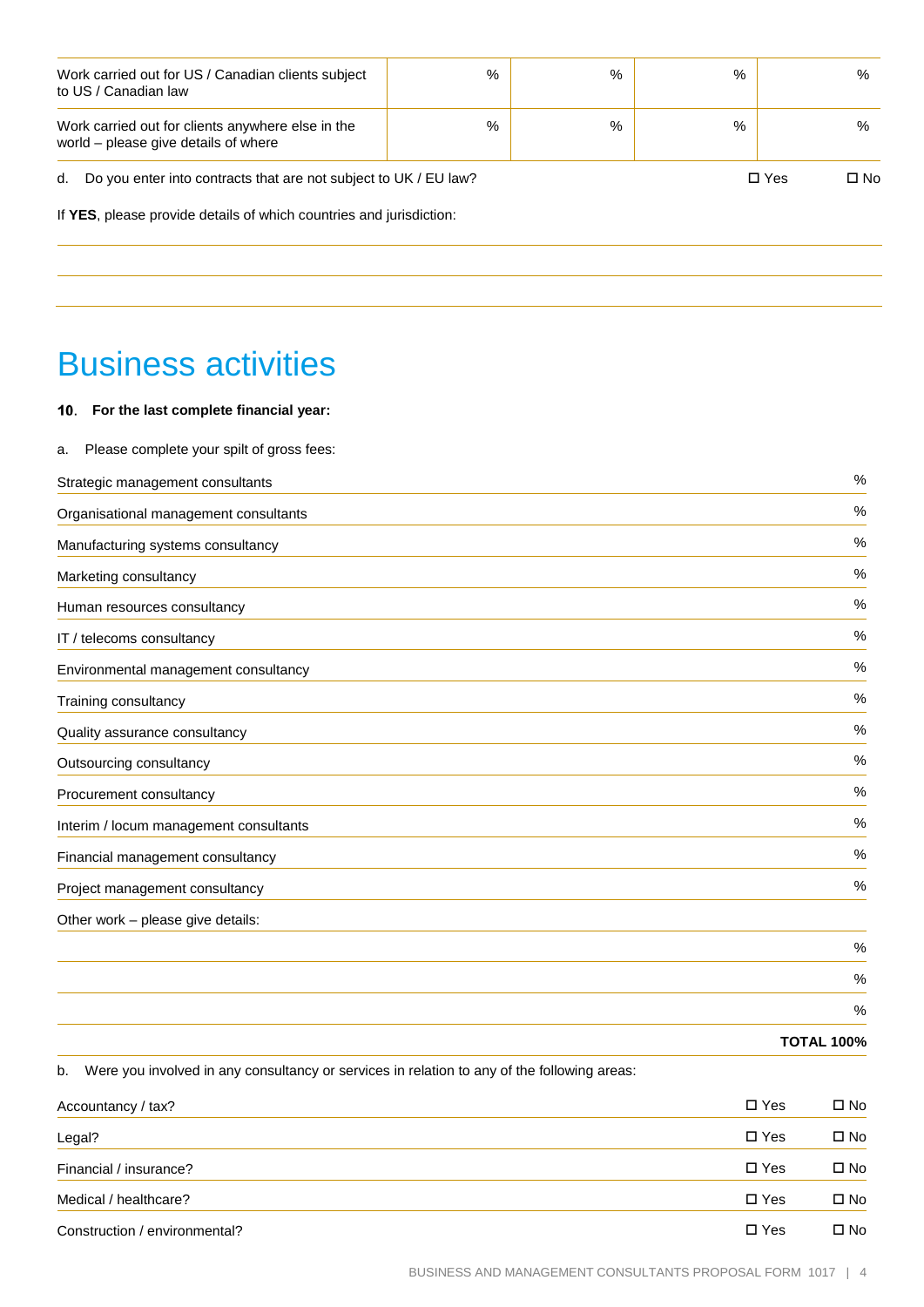|  |  |  | If YES to b., please give details |  |  |
|--|--|--|-----------------------------------|--|--|
|--|--|--|-----------------------------------|--|--|

**If there are activities in question 10a where you have declared no income for the last financial year:**

| а.  | Have you undertaken any of these activities in the past?                                                                                                                   | $\square$ Yes | $\square$ No |
|-----|----------------------------------------------------------------------------------------------------------------------------------------------------------------------------|---------------|--------------|
| b.  | Do you intend to undertake any of these activities in the future?                                                                                                          | $\square$ Yes | $\square$ No |
|     | If YES to any of the above, please provide detail including nature of activities and income:                                                                               |               |              |
|     |                                                                                                                                                                            |               |              |
|     |                                                                                                                                                                            |               |              |
|     |                                                                                                                                                                            |               |              |
| 12. | If you have entered a percentage of income for interim / locum management<br>consultants in question 10a:                                                                  |               |              |
| a.  | What roles do you typically undertake and what are your responsibilities?                                                                                                  |               |              |
|     |                                                                                                                                                                            |               |              |
|     |                                                                                                                                                                            |               |              |
| b.  | What is the reason for your employment in this position?                                                                                                                   |               |              |
|     |                                                                                                                                                                            |               |              |
|     |                                                                                                                                                                            |               |              |
| c.  | What level of decision making do you accept without referral to higher level management?                                                                                   |               |              |
|     | Day to day management<br>i.                                                                                                                                                | $\Box$ Yes    | $\square$ No |
|     | ii.<br>Strategic management                                                                                                                                                | $\square$ Yes | $\square$ No |
| 13. | If you have entered a percentage of income for financial management consultants in<br>question 10a, do you accept responsibility for any strategic or budgetary decisions? | $\square$ Yes | $\square$ No |
|     | If YES:                                                                                                                                                                    |               |              |
|     | Is this always signed off by senior management or the board of directors?                                                                                                  | $\square$ Yes | $\square$ No |
|     | If NO, please explain why not:                                                                                                                                             |               |              |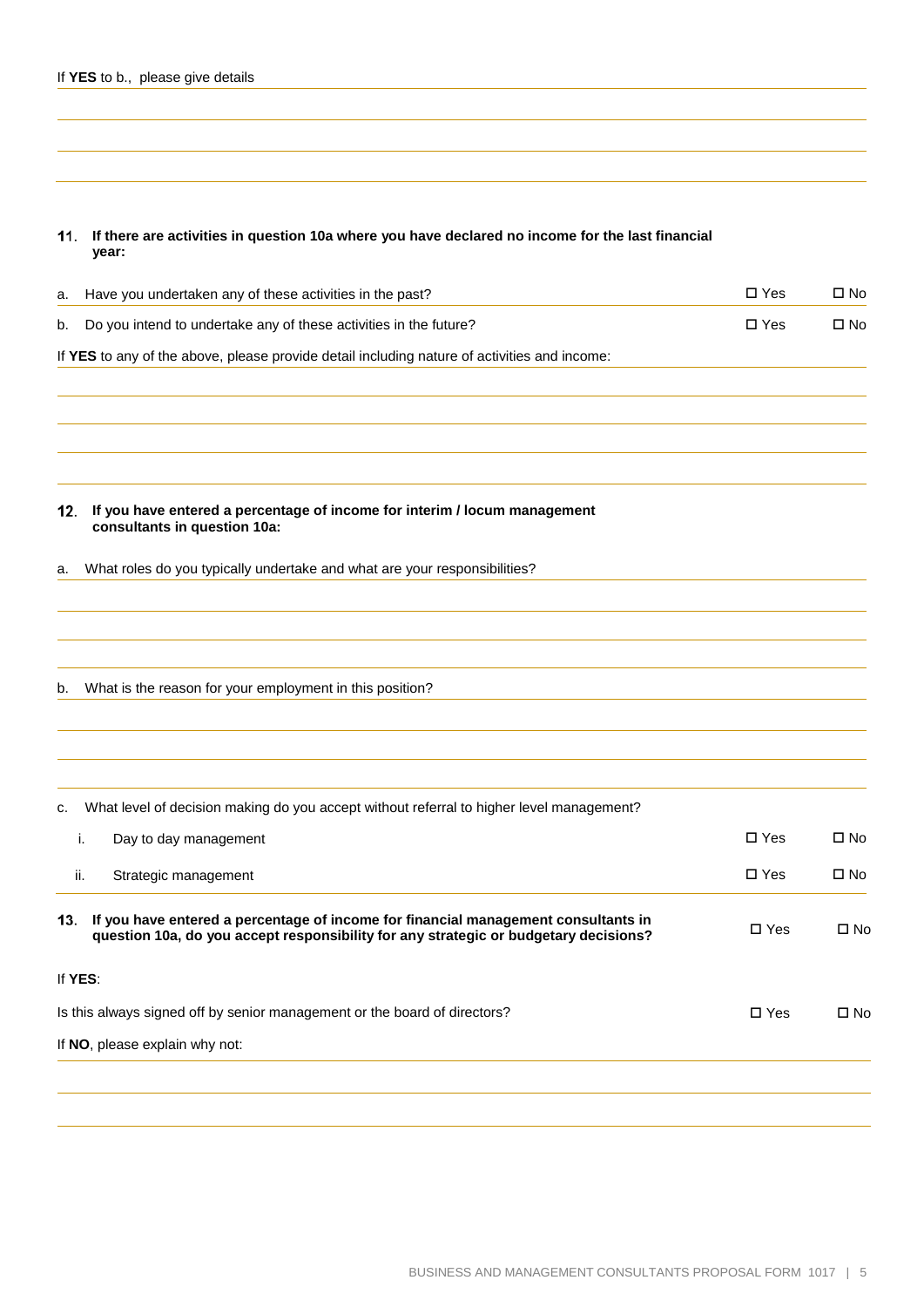|    | 14. If you have entered a percentage of income for project management consultants in<br>question 10a:      |               |              |
|----|------------------------------------------------------------------------------------------------------------|---------------|--------------|
| а. | Please provide brief details of a typical project and describe your responsibilities:                      |               |              |
|    |                                                                                                            |               |              |
| b. | Are you responsible in the direct appointment of any advisory or professional consultants in<br>this role? | $\square$ Yes | $\square$ No |
|    | If YES, please provide details of the work they will undertake:                                            |               |              |
| c. | Please confirm whether you require them to carry PI insurance to the same level you do?                    | $\square$ Yes | $\square$ No |
|    | If NO, please confirm why not:                                                                             |               |              |
|    |                                                                                                            |               |              |

## Risk management

|     | 15. Are satisfactory written references obtained from former employers for at least three<br>years prior to the engagement of any employee responsible for money, accounts or<br>goods?                                                                              | $\Box$ Yes    | □ No         |
|-----|----------------------------------------------------------------------------------------------------------------------------------------------------------------------------------------------------------------------------------------------------------------------|---------------|--------------|
| 16. | Above what amount do payments require at least a two-stage sign-off?                                                                                                                                                                                                 | £             |              |
| 17. | Do you hold client funds, or do you have client authority to agree and/or effect<br>transfers or payments on their behalf from client funds or accounts?                                                                                                             | $\Box$ Yes    | $\Box$ No    |
|     | If YES:                                                                                                                                                                                                                                                              |               |              |
| a.  | Do you ever act solely on e-mail instructions to transfer funds or make payments from client<br>accounts without taking steps to independently verify the authenticity of the instructions and<br>integrity of any bank account details provided prior to execution? | $\Box$ Yes    | $\square$ No |
| b.  | Do you undertake to immediately implement procedures to ensure that there is such an<br>independent verification process in place for all future transactions?                                                                                                       | $\square$ Yes | $\square$ No |
| c.  | What steps have you taken to ensure that the transaction has been completed successfully?                                                                                                                                                                            |               |              |
|     |                                                                                                                                                                                                                                                                      |               |              |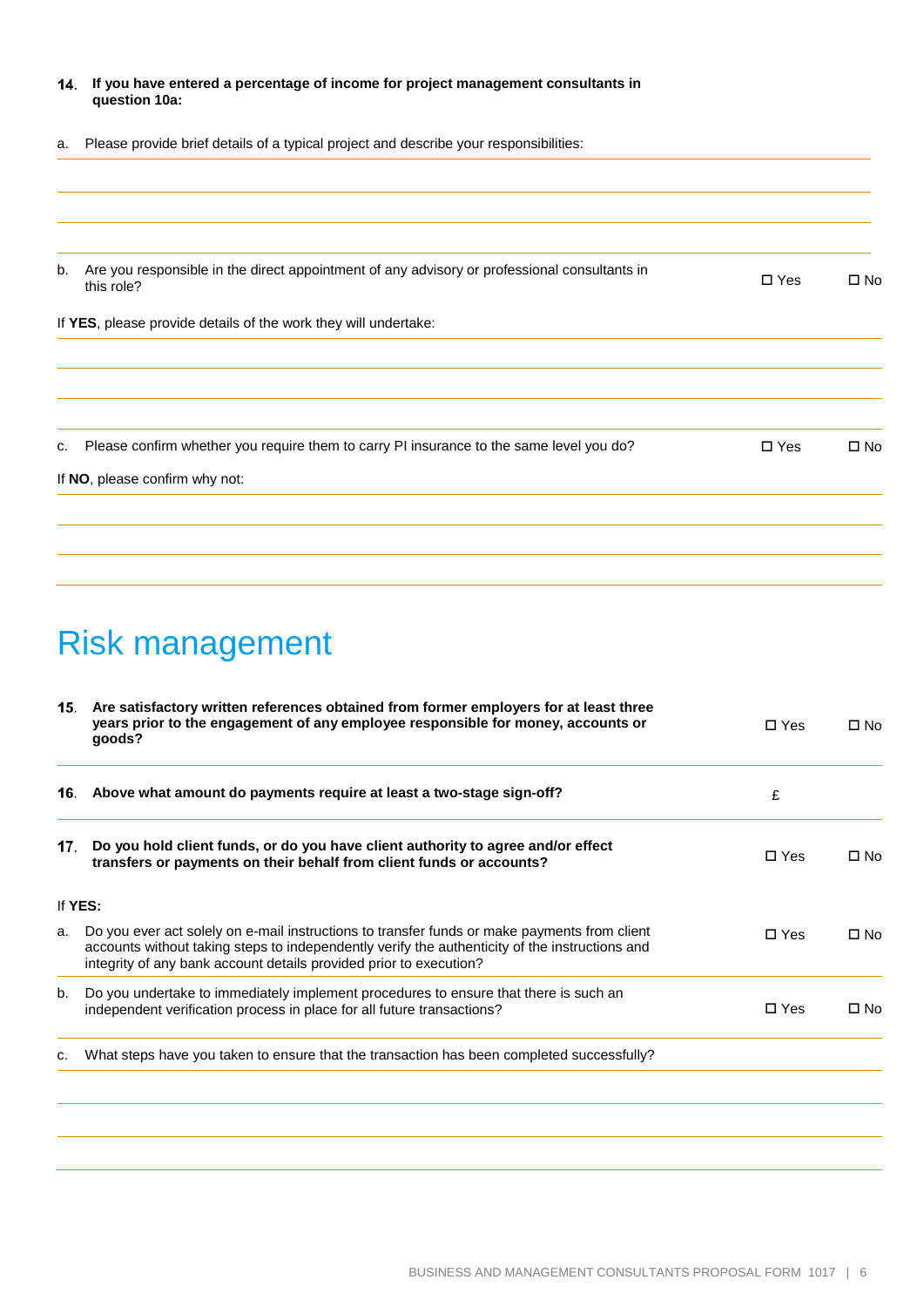### **When entering into contracts please confirm:**

| а. | You carry out work only under your standard contract, signed by every client? | $\Box$ Yes    | □ No |
|----|-------------------------------------------------------------------------------|---------------|------|
| b. | All contracts are vetted by a legally qualified person before being agreed?   | $\square$ Yes | □ No |
|    | If NO to any of the above, please explain why not:                            |               |      |
|    |                                                                               |               |      |

### **When entering into contracts do you always:**

| а. | Exclude liability for consequential, special or indirect damages, loss of profits and liquidated<br>damages? | $\Box$ Yes | □ No |
|----|--------------------------------------------------------------------------------------------------------------|------------|------|
| b. | Cap your overall liability at a reasonable level?                                                            | $\Box$ Yes | □ No |
| C. | Warrant a performance standard no greater than reasonable care and skill?                                    | $\Box$ Yes | □ No |
| d. | Work to a written specification with your clients outlining the scope of each job?                           | $\Box$ Yes | □ No |
| e. | Ensure that changes to the scope of work are reflected in a written variation of the contract?               | $\Box$ Yes | □ No |

If **NO** to any of the above, please explain why not:

| Do you commit clients to contracts with third parties?<br>20.                                                                                                                                 | $\Box$ Yes    | $\square$ No |
|-----------------------------------------------------------------------------------------------------------------------------------------------------------------------------------------------|---------------|--------------|
| If YES, do you always obtain clients written acceptance of the terms of contracts before committing<br>them?                                                                                  | $\square$ Yes | $\square$ No |
| If NO, please explain why not:                                                                                                                                                                |               |              |
|                                                                                                                                                                                               |               |              |
|                                                                                                                                                                                               |               |              |
|                                                                                                                                                                                               |               |              |
| Has any person for whom insurance is now sought ever been the subject of a<br>21.<br>disciplinary proceeding taken by any regulatory body, professional organisation or<br>trade association? | $\Box$ Yes    | $\square$ No |
| If YES, please provide details:                                                                                                                                                               |               |              |
|                                                                                                                                                                                               |               |              |
|                                                                                                                                                                                               |               |              |
|                                                                                                                                                                                               |               |              |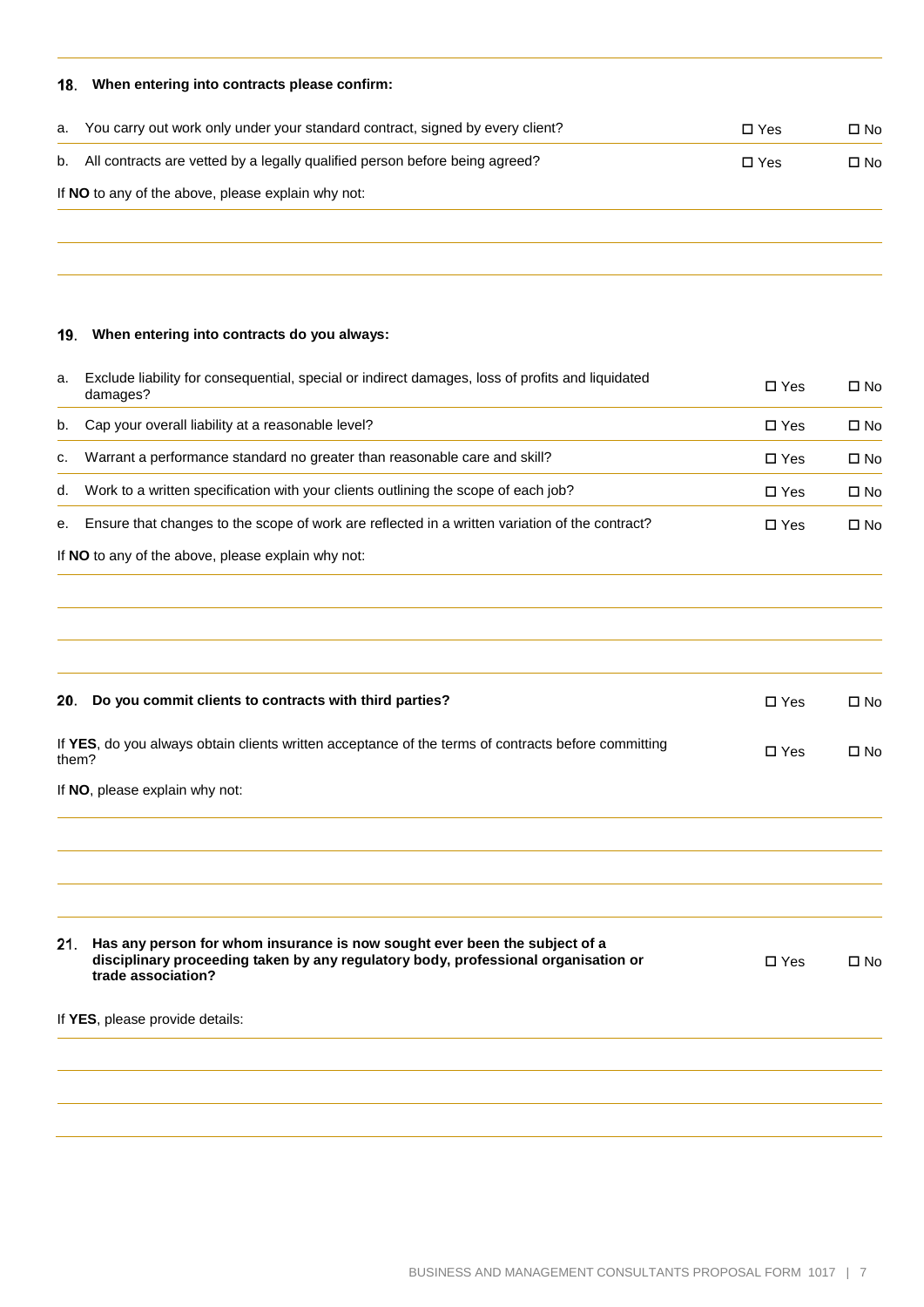| 22. | had special terms applied?                            | Has any proposal for similar insurance made on behalf of you, any predecessor or any<br>past or present principals, directors, partners ever been declined, cancelled, refused or |                    | $\Box$ Yes    | $\square$ No |
|-----|-------------------------------------------------------|-----------------------------------------------------------------------------------------------------------------------------------------------------------------------------------|--------------------|---------------|--------------|
|     | If YES, please provide details:                       |                                                                                                                                                                                   |                    |               |              |
|     |                                                       |                                                                                                                                                                                   |                    |               |              |
| 23. |                                                       | Is there any other information that you consider material to the insurance required?                                                                                              |                    | $\square$ Yes | $\square$ No |
|     | If YES, please provide details:                       |                                                                                                                                                                                   |                    |               |              |
|     |                                                       |                                                                                                                                                                                   |                    |               |              |
| 24. | For what limits of indemnity are quotations required? |                                                                                                                                                                                   |                    |               |              |
|     | $\Box$ £250,000                                       | $\Box$ £500,000                                                                                                                                                                   | $\Box$ £1,000,000  |               |              |
|     | $\Box$ £2,000,000                                     | $\Box$ £5,000,000                                                                                                                                                                 | $\Box$ £10,000,000 |               |              |
|     | $\Box$ Other £                                        |                                                                                                                                                                                   |                    |               |              |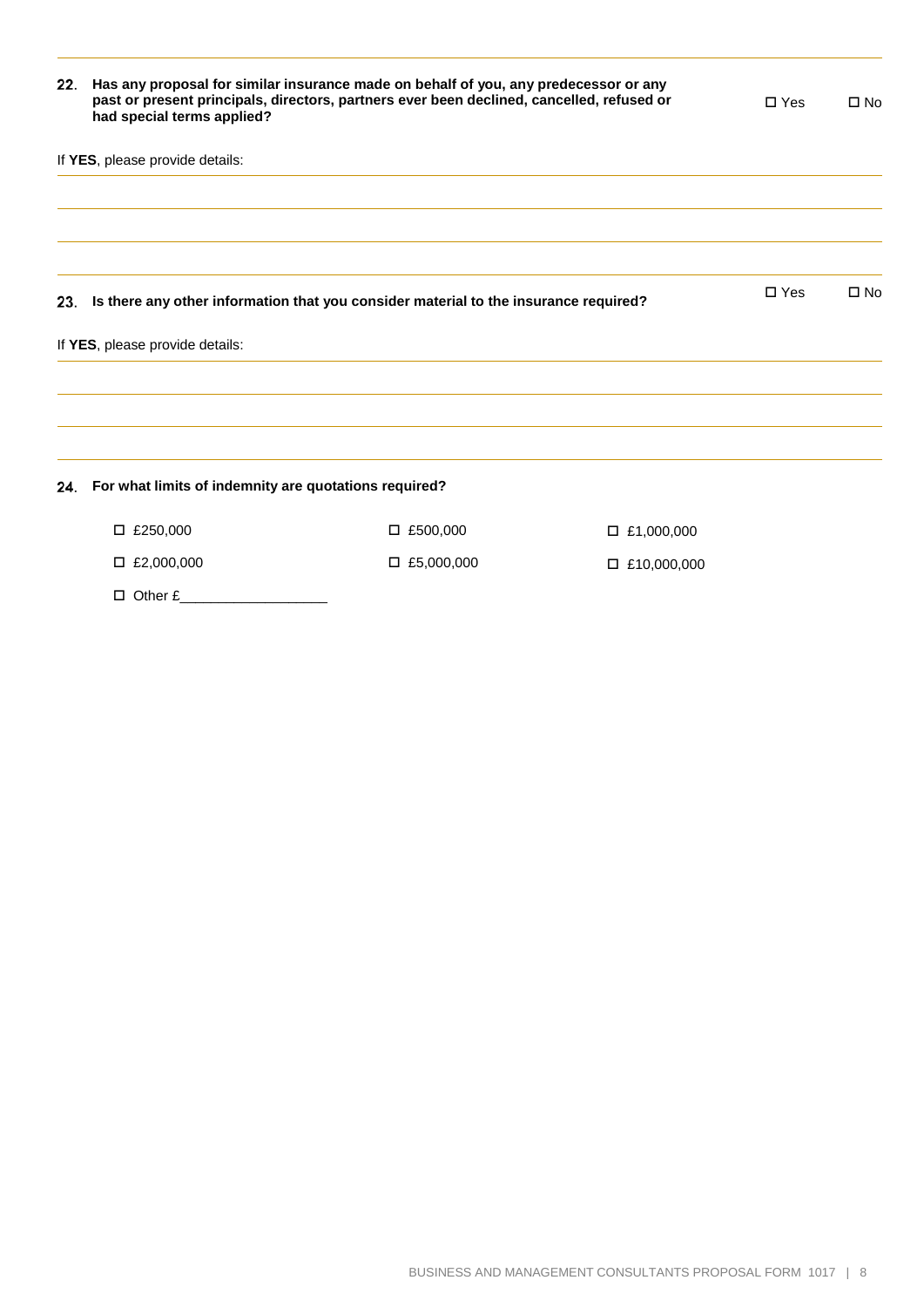## Claims

#### **In respect of any of the risks to which this proposal relates:**

| a. |                      | Has any claim been made (whether successful or not) against you, any predecessor, any past<br>or present principals, directors, partners?                                                  |                      | $\Box$ Yes                                    | $\square$ No |
|----|----------------------|--------------------------------------------------------------------------------------------------------------------------------------------------------------------------------------------|----------------------|-----------------------------------------------|--------------|
| b. |                      | Has any loss been suffered by you or any predecessor as a result of the dishonesty or malice<br>of any past or present principals, directors, partners, employees or self employed person? |                      | $\Box$ Yes                                    | $\square$ No |
|    |                      | If YES to any of the above, please provide details:                                                                                                                                        |                      |                                               |              |
|    | Date of claim / loss | Brief details of each claim / loss                                                                                                                                                         | Cost of claim / loss | Estimated cost of claim /<br>loss outstanding |              |
|    |                      |                                                                                                                                                                                            |                      |                                               |              |
|    |                      |                                                                                                                                                                                            |                      |                                               |              |
|    |                      |                                                                                                                                                                                            |                      |                                               |              |
|    |                      |                                                                                                                                                                                            |                      |                                               |              |
|    |                      |                                                                                                                                                                                            |                      |                                               |              |
|    |                      |                                                                                                                                                                                            |                      |                                               |              |
| c. |                      | What steps have been taken to prevent a recurrence?                                                                                                                                        |                      |                                               |              |
|    |                      |                                                                                                                                                                                            |                      |                                               |              |

### **Are you, after full enquiry:**

| a. |      | Aware of any circumstance which is likely give rise to a claim or loss against you, any<br>predecessor or any past or present principals, directors, partners? | $\Box$ Yes | $\square$ No |
|----|------|----------------------------------------------------------------------------------------------------------------------------------------------------------------|------------|--------------|
| b. |      | Aware of any shortcoming in your work for a client who is likely to give rise to a claim against<br>you? This includes:                                        | $\Box$ Yes | □ No         |
|    | ι.   | A shortcoming known to you, but not your client, which you cannot reasonably put<br>right?                                                                     |            |              |
|    | ii.  | A complaint from your client about your work or anything you have supplied which<br>cannot be immediately resolved?                                            |            |              |
|    | iii. | An escalating level of complaint from your client on a particular project?                                                                                     |            |              |
|    | iv.  | A client withholding payment due to you after any complaint?                                                                                                   |            |              |
|    |      | If YES to any of the above, please provide details:                                                                                                            |            |              |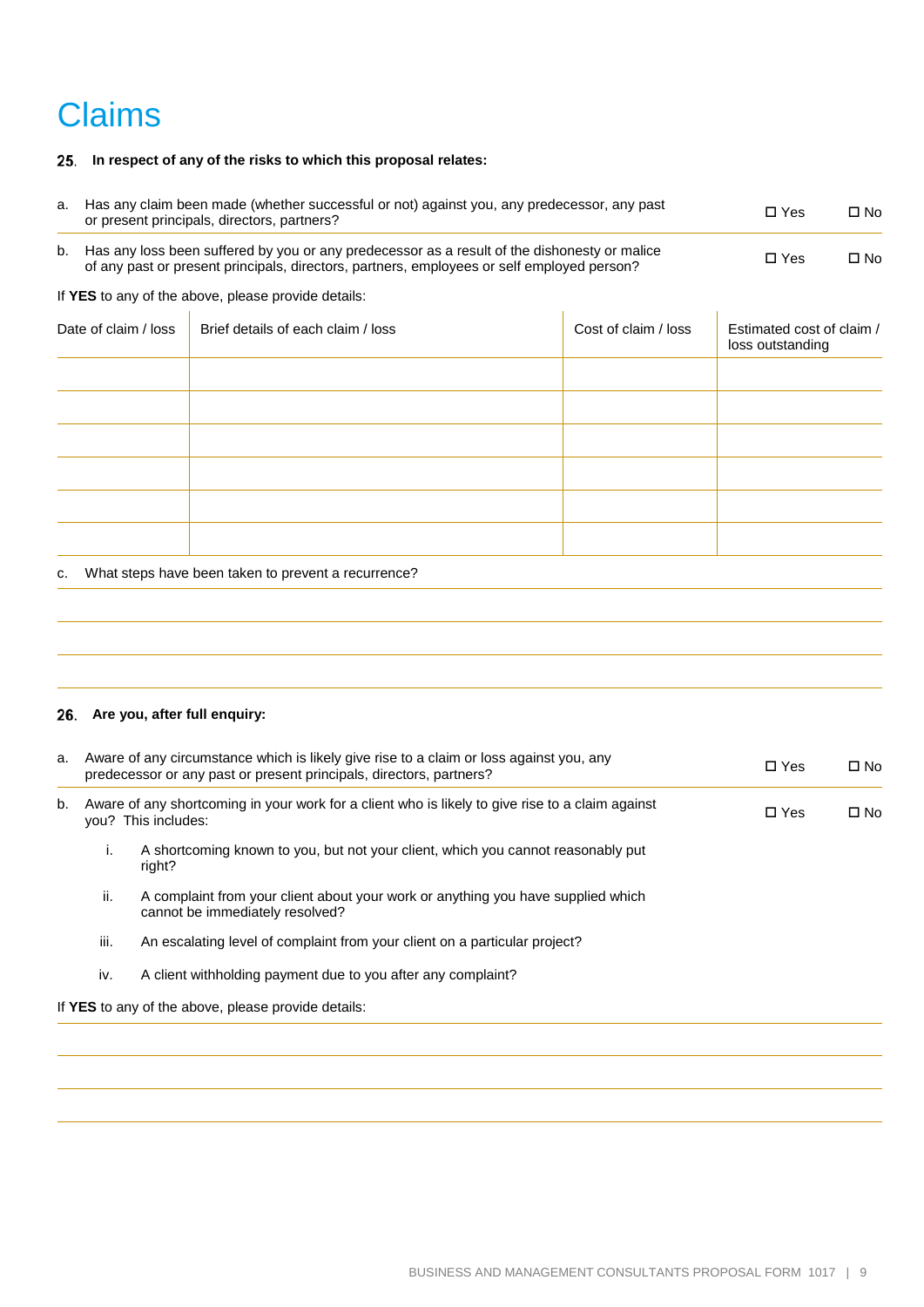| 27. Do you have any grounds, after reasonable enquiry, for suspecting that any past or |
|----------------------------------------------------------------------------------------|
| present principal, director, partner, employee or self-employed person has acted       |
| dishonestly or maliciously?                                                            |
|                                                                                        |

Yes No

If **YES**, please provide details: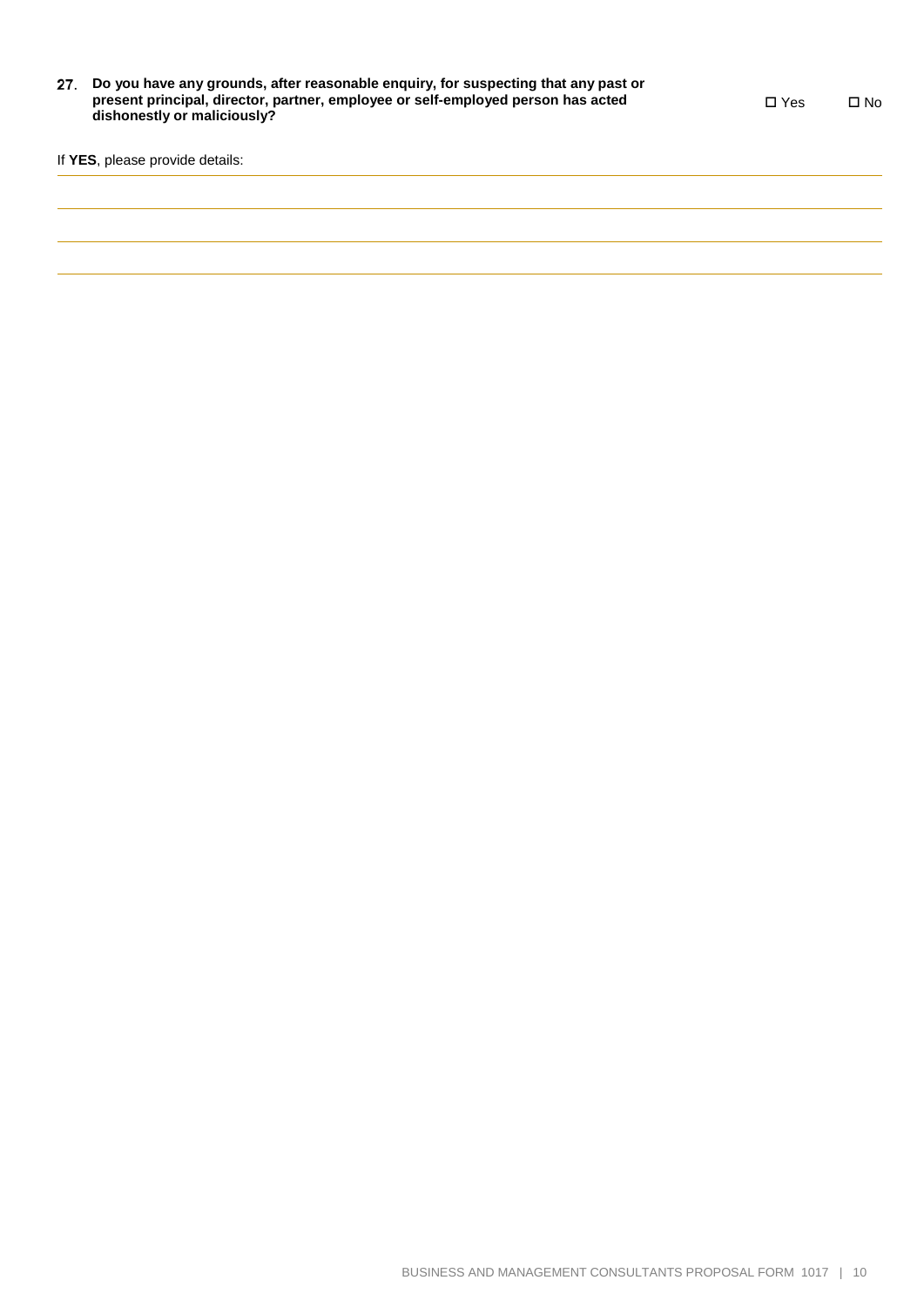## Please read this paragraph carefully before signing the declaration

It is essential that every proposal, when seeking a quotation to take out or renew any insurance, discloses to the prospective Insurers all material facts and information (including all material circumstances) which might influence the judgement of an Insurer in deciding whether to accept the risk and on what terms. The obligation to provide this information continues up until the time that there is a completed contract of insurance. Failure to do so entitles the Insurers, if they so wish, to avoid the contract of insurance from inception and so enables them to repudiate liability thereunder. If you have any doubt as to what constitutes a material fact or circumstance please do not hesitate to ask for advice.

### **Declaration**

On behalf of the proposer/s, I/we declare that, after full enquiry, the contents of this proposal are true and that I/we have not misstated, omitted or suppressed any material fact or information. If there is any material alteration to the facts and information which I/we have provided or any new material matter arises before the completion of the contract of insurance, I/we undertake to inform the Insurer.

Signature of principal / director / partner:

Date: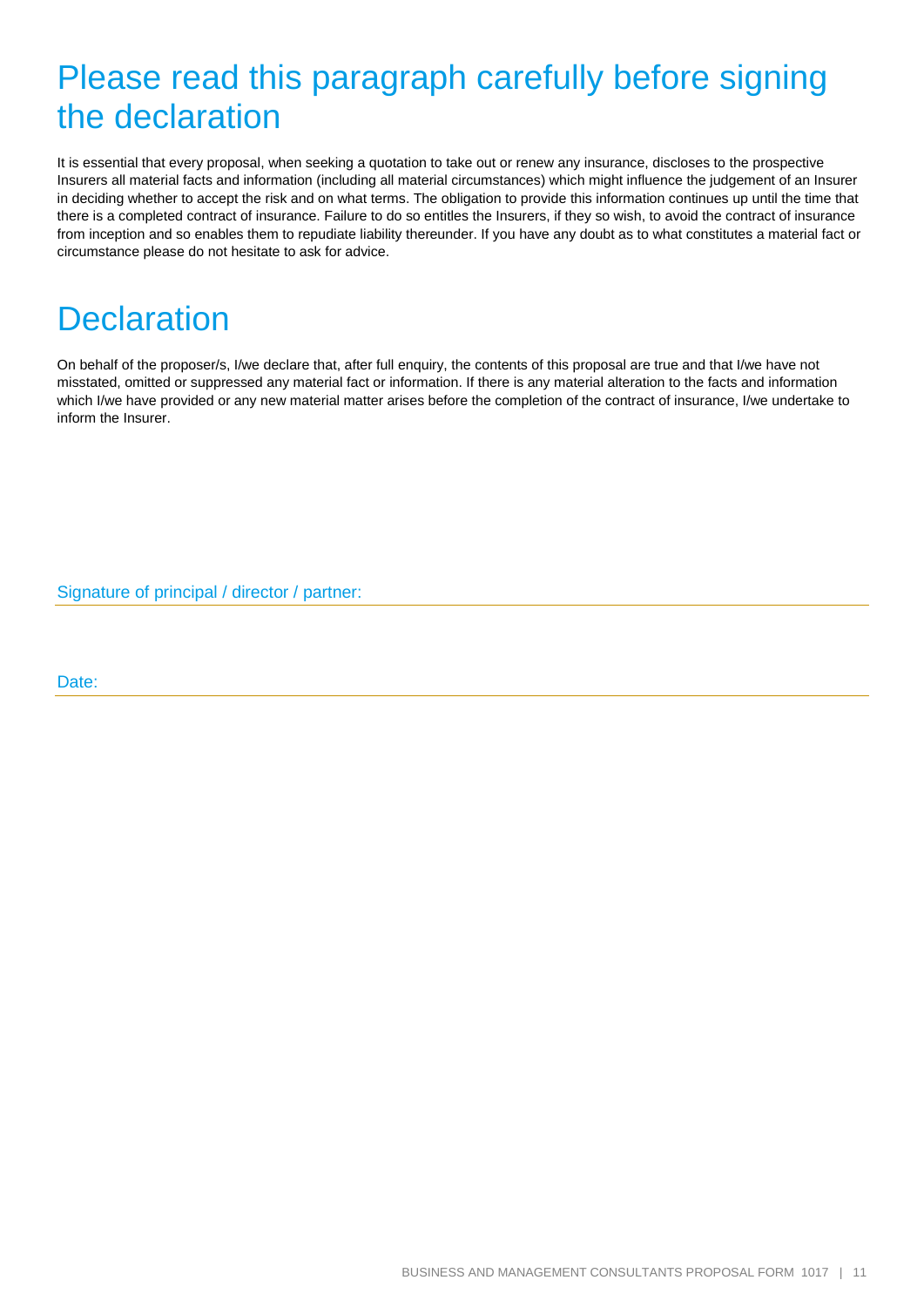Please use this page for additional information